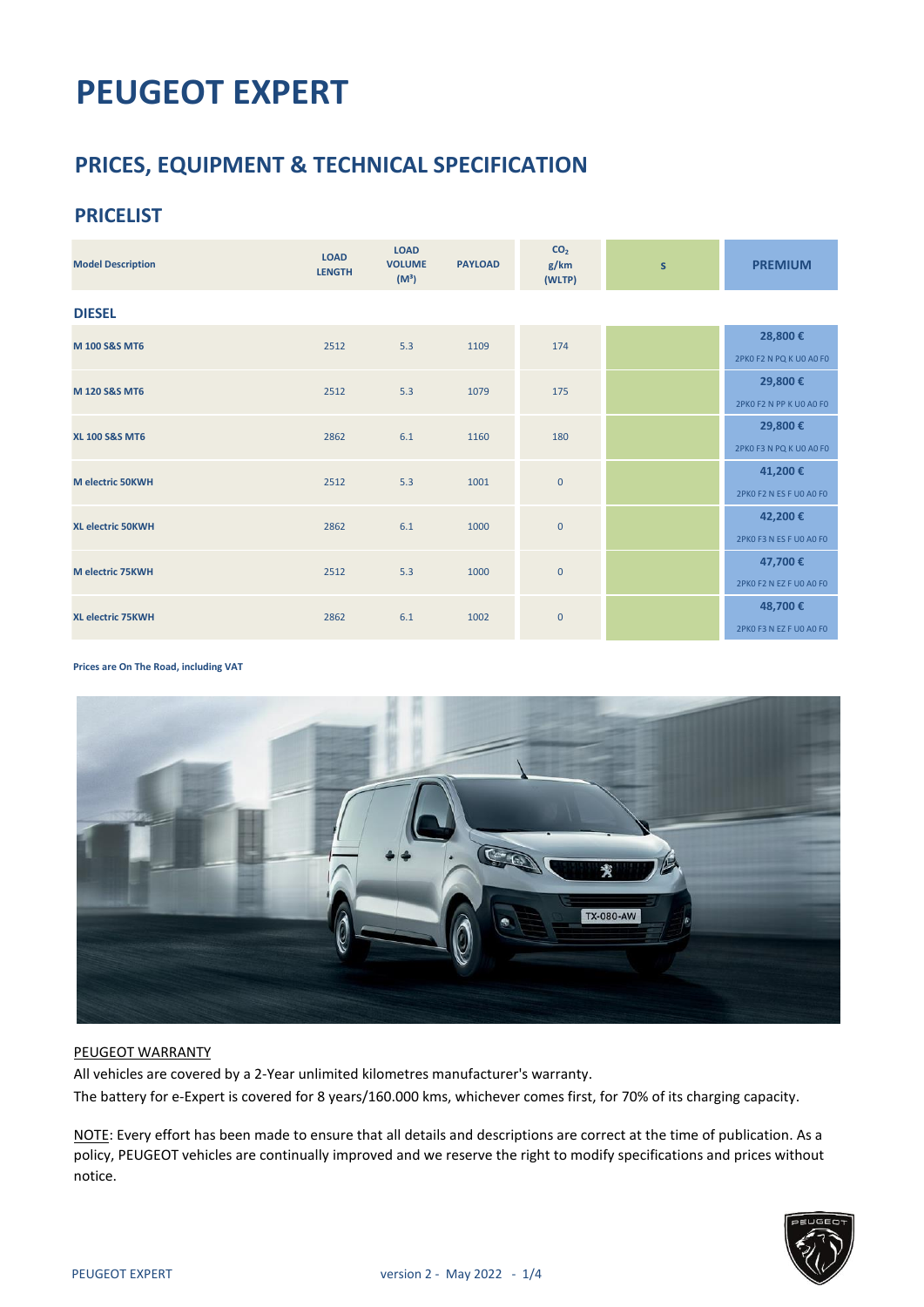## **PEUGEOT EXPERT - Equipment**

**S PREMIUM**

| <b>Safety &amp; Security</b>                                                                                                                             |           |           |
|----------------------------------------------------------------------------------------------------------------------------------------------------------|-----------|-----------|
| Electronic Stability Control and ABS with Hill Start Assist, EBA and EBFD                                                                                | $\bullet$ |           |
| Driver's & passengers' Airbags w/ passengers' Airbag deactivate switch                                                                                   |           |           |
| Remote central locking. Selective cab &load area locking via 3-button plip                                                                               |           |           |
| Cruise Control with programmable speed limiter                                                                                                           |           |           |
| Three x 3-point inertia reel seatbelts, height adjustable (except central)                                                                               | $\bullet$ |           |
| Rolling code transponder immobiliser                                                                                                                     |           |           |
| Oil Level indicator                                                                                                                                      | ●         |           |
| Alarm system, perimetric and volumetric                                                                                                                  |           |           |
| unfastened seatbelt warning for driver and passengers                                                                                                    |           |           |
| Comfort, Convenience, Technology & entertainment                                                                                                         |           |           |
| Air conditioning                                                                                                                                         | $\bullet$ | $\bullet$ |
| Power steering                                                                                                                                           |           |           |
| Rear parking sensors                                                                                                                                     |           |           |
| Electric front windows with 'one-touch' operation and anti-pinch                                                                                         | $\bullet$ |           |
| Digital Radio with Bluetooth® handsfree and USB socket                                                                                                   |           |           |
| 7" capacitive colour touch screen with Digital Radio, Bluetooth® handsfree, USB                                                                          |           |           |
| socket, Apple CarPlay™, Android Auto, and coffeebreak alert                                                                                              |           |           |
| Interior Features, storage & load carrying                                                                                                               |           |           |
| Dashboard storage areas                                                                                                                                  |           |           |
| Closed upper and open lower gloveboxes                                                                                                                   |           |           |
| Front door pockets with 1.5I bottle holders                                                                                                              | $\bullet$ |           |
| Cup holders for friver and passenger at top of dashboard                                                                                                 | $\bullet$ |           |
| Dual front passenger bench seat with under-seat storage tray<br>Moduwork®: dual passenger bench seat with fold-up outer seat, fold-down writing table in | $\bullet$ |           |
| central seat back and storage under central seat                                                                                                         |           |           |
| 12 volt socket in cabin & cargo area                                                                                                                     | $\bullet$ |           |
| Full steel bulkhead                                                                                                                                      |           |           |
| Full steel bulkhead with Moduwork® load-through flap under outer passenger seat                                                                          |           | $\bullet$ |
| Load tie-down hooks in the cargo area (6 in M, 8 in XL)                                                                                                  |           |           |
| Doors, windows, wheels, tyres & exterior style                                                                                                           |           |           |
| Twin sliding side loading doors                                                                                                                          | $\bullet$ | $\bullet$ |
| Twin Unglazed rear doors opening to 180°                                                                                                                 | $\bullet$ |           |
| Full size steel spare wheel                                                                                                                              |           |           |
| 16" steel wheels with black centre cap                                                                                                                   |           | $\bullet$ |
| Black bumpers, side rubbing strips, exterior door handles and mirrors                                                                                    | $\bullet$ | $\bullet$ |
| Front windows tinted                                                                                                                                     | $\bullet$ | $\bullet$ |
| <b>Lighting &amp; Visibility</b>                                                                                                                         |           |           |
| Electrically adjustable heated door mirrors                                                                                                              | $\bullet$ | $\bullet$ |
| Height adjustable Halogen headlights with integrated DRL's                                                                                               | $\bullet$ |           |
| Automatic lights & winscreen wipers                                                                                                                      |           |           |
| <b>Electric Vehicle specific</b>                                                                                                                         |           |           |
|                                                                                                                                                          |           |           |
| Electric charging cable type G wall plug (NG41)<br>7 KW On Board Charger                                                                                 |           | $\bullet$ |
|                                                                                                                                                          |           |           |

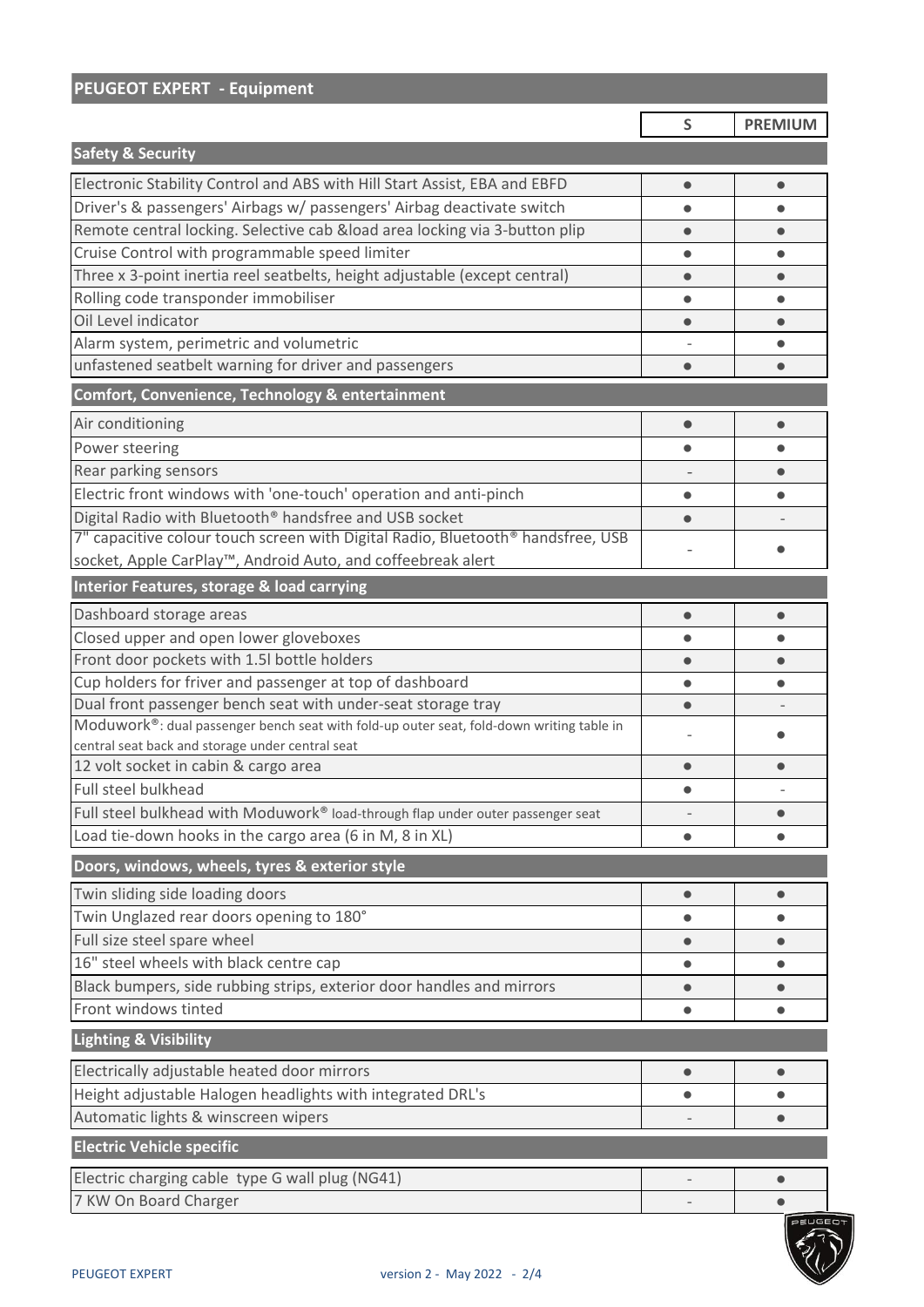|                                        |                                                   | M 100 S&S MT6                                         | M 120 S&S MT6   | <b>XL 100 S&amp;S MT6</b> |  |
|----------------------------------------|---------------------------------------------------|-------------------------------------------------------|-----------------|---------------------------|--|
|                                        | Fuel system                                       | Diesel - High pressure turbo-charged direct injection |                 |                           |  |
|                                        | Cubic Capacity (cc)                               | 1499                                                  |                 |                           |  |
| <b>Engine &amp;</b>                    | Maximum power KW (HP) @ rpm                       | 75 (102) @ 3500                                       | 88 (120) @ 3500 | 75 (102) @ 3500           |  |
| <b>Transmission</b>                    | Maximum torque (Nm) @ rpm                         | 270 @ 1600                                            | 300 @ 1750      | 270 @ 1600                |  |
|                                        | Maximum Speed (km/h)                              | 145                                                   | 160             | 145                       |  |
|                                        | Gearbox - number of gears                         | Manual - 6                                            |                 |                           |  |
|                                        | LOW (litres/100km)                                | $7,1 - 7,6$<br>$7,2 - 7,7$                            |                 | $7,1 - 7,6$               |  |
|                                        | MEDIUM (litres/100km)                             | $5,7 - 6,6$                                           | $5,6 - 6,5$     | $5,8 - 6,8$               |  |
|                                        | HIGH (litres/100km)                               | $5,4 - 6,2$                                           | $5,4 - 6,2$     | $5, 5 - 6, 4$             |  |
| <b>Economy</b>                         | EXTRA HIGH (litres/100km)                         | $6,8 - 8,3$                                           | $6,8 - 8,3$     | $7,0 - 8,3$               |  |
|                                        | Combined (litres/100km)                           | $6, 2 - 7, 2$                                         | $6,2 - 7,2$     | $6,3 - 7,3$               |  |
|                                        | Carbon Dioxide (CO2) emissions<br>Combined (g/km) | 174 - 189                                             | $175 - 190$     | 180 - 191                 |  |
|                                        | Gross vehicle weight                              | 2695                                                  | 2695            | 2830                      |  |
| Vehicle                                | Kerb weight                                       | 1586                                                  | 1587            | 1670                      |  |
| <b>Weights</b>                         | Maximum indicative payload                        | 1109                                                  | 1108            | 1160                      |  |
|                                        | <b>Brakes Front/Rear</b>                          | Ventilated front discs/Solid rear discs               |                 |                           |  |
| <b>Brakes, turning</b><br>circle, tank | turning circle between kerbs(m)                   | 12.4                                                  |                 |                           |  |
| capacities                             | Fuel tank capacity (litres)                       | 70                                                    |                 |                           |  |
|                                        | ADBLUE tank capacity (litres)                     | 20.6                                                  |                 |                           |  |
|                                        | Wheelbase                                         | 3275                                                  |                 |                           |  |
| <b>Exterior</b>                        | Overall length                                    | 4959                                                  | 5309            |                           |  |
| <b>Dimensions</b>                      | Overall height                                    | 1899                                                  |                 | 1940                      |  |
| (mm)                                   | Width (excluding door mirrors)                    |                                                       | 1920            |                           |  |
|                                        | Front / Rear overhang                             | 881/803                                               | 881/1153        |                           |  |
| <b>Interior</b><br><b>Dimensions</b>   | Load length at floor (without<br>MODUWORK®)       | 2512                                                  | 2862            |                           |  |
|                                        | Load length at floor (with MODUWORK®)             | 3674                                                  |                 | 4024                      |  |
|                                        | Load width between wheel arches                   |                                                       |                 |                           |  |
|                                        | Maximum load width                                | 1628                                                  |                 |                           |  |
| (mm)                                   | Maximum load height                               |                                                       |                 |                           |  |
|                                        | Load volume m <sup>3</sup> (without MODUWORK®)    | 5.3                                                   | 6.1             |                           |  |
|                                        | Load volume m <sup>3</sup> (with MODUWORK®)       | 5.8                                                   | 6.6             |                           |  |
|                                        | width of side sliding door                        | 935                                                   |                 |                           |  |
| <b>Door</b>                            | load height of side sliding door                  | 1241                                                  |                 |                           |  |
| <b>Dimensions</b><br>(mm)              | rear doors width                                  | 1282                                                  |                 |                           |  |
|                                        | rear doors height                                 | 1220                                                  |                 |                           |  |

### **PEUGEOT EXPERT - Technical Specification & Dimensions**